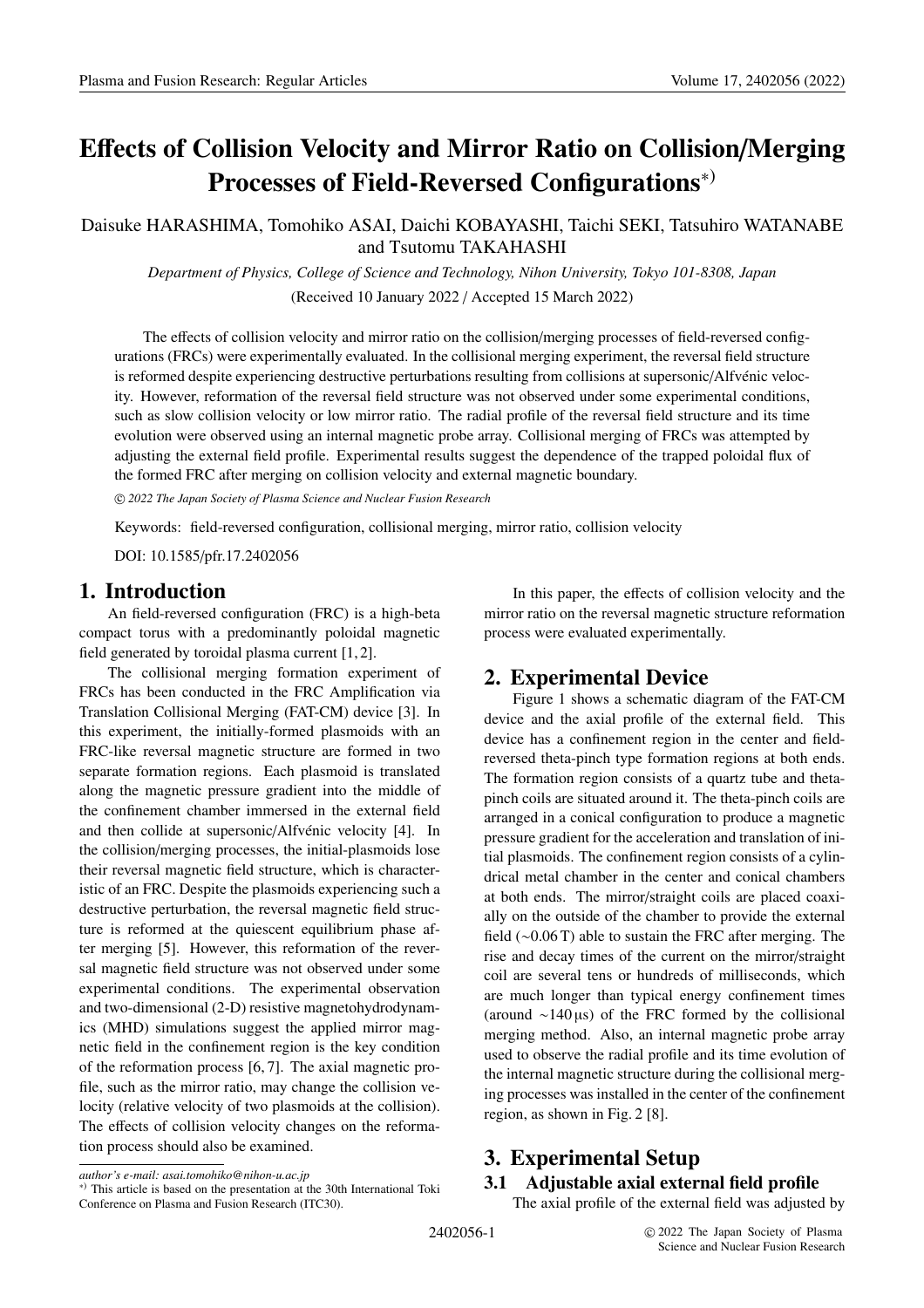

Fig. 1 Schematic diagram of the FAT-CM device and axial profile of the external field.



Fig. 2 Illustration of a cross-sectional view of the installed probe in the mid-plane of the FAT-CM device.

the current applied to the confinement coil and/or the number of turns. The mirror ratio  $R<sub>m</sub>$  in the standard case was around 2.4. In cases 1 and 2, the mirror ratio was varied by changing the current driven on the mirror coil. The mirror ratios in cases 1 and 2 were around 2.0 and 2.9, respectively, as shown in Fig. 3. The change in  $R<sub>m</sub>$  determines the length of the confinement region of the colliding FRCs, which shortens as  $R<sub>m</sub>$  increases. It may also have an effect on the reformation process of FRC.

In case 3, the straight field structure was changed by increasing the number of turns at both ends of the straight coils, as shown in Fig. 4. Here the ratio of the external magnetic pressure  $B_{\text{ext}}^2/2\mu_0$  at  $z = \pm 0.75$  m to the midplane  $(z = 0)$  is defined as  $R_p$ . In the standard case,  $R_p$  is approximately 1.5. Case 3 is the maximum case  $R_p$  (∼2.2) in the current experimental device setup. Thereby, the distance between the mirrors was shortened with respect to the FRC separatrix length, and the axial magnetic pressure



Fig. 3 Axial profile of the external field with three different mirror conditions.



Fig. 4 Axial profile of the magnetic pressure ( $R_p \sim 1.5$  and  $R_p$ )  $~\sim$  2.2, respectively).

gradient was increased. The change in the shape of the confinement field from a mirror shape with a flat center to a convex mirror shape is also expected to have an effect on the reformation process.

#### **3.2 Dependence of collision velocity on external field profile**

Collision velocity is determined by the difference in magnetic pressure gradient structure between the formation  $(z = \pm 3 \,\text{m})$  and confinement  $(z = 0)$  regions [9]. Figure 5 shows the dependence of the collision velocity in each case. Here, the translation velocity of the plasmoids was estimated using the time-of-flight method with the signal from the magnetic probe arranged along the wall of the vacuum chamber in the confinement region. In case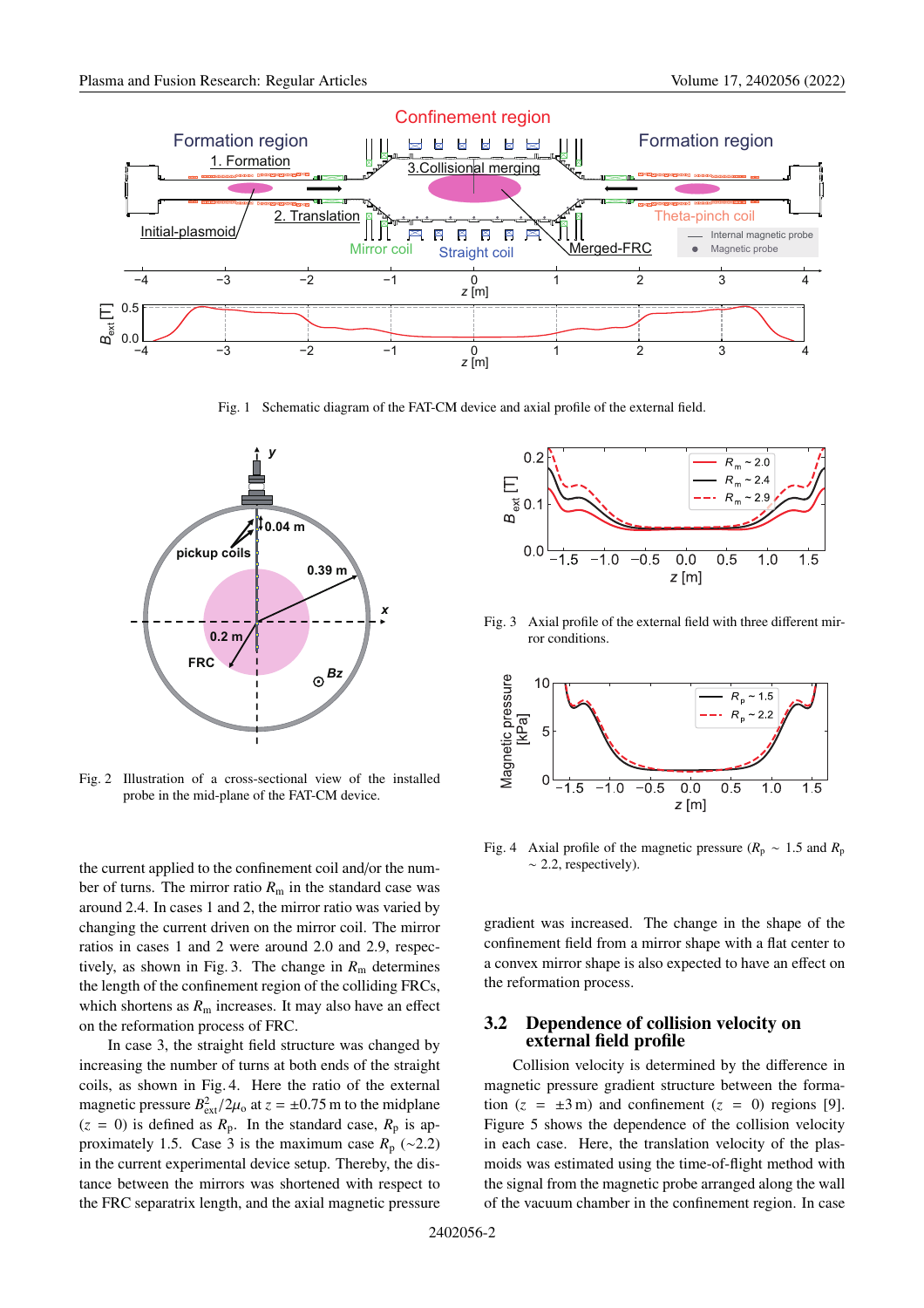

Fig. 5 Collision velocity dependence on the axial profile of the external field.



Fig. 6 Typical contour map of the  $B<sub>z</sub>$  radial profile as a function of time in collisional-merging FRC plasma.

1, which is a smaller  $R<sub>m</sub>$  case, the average collision velocity was unchanged compared to the standard case. On the other hand, case 2 showed a 14% increase. In case 3, the average collision velocity was increased by ∼7%. However, no significant increase was not observed for the standard deviations. So, the effects of changes in the external field profile and collision velocity can be discussed independently.

#### **4. Experimental Results**

#### **4.1 Typical collisional merging process of FRC**

Initial-plasmoids were generated using deuterium gas. The typical averaged electron density of the initial-plasmoids and merged-FRC were  $\sim 10^{21}$  m<sup>-3</sup> and  $\sim 10^{20}$  m<sup>-3</sup>, respectively. Figure 6 shows a typical contour map of  $B_z$ radial profile as a function of time in the collisional merging process of FRC plasma, observed by the internal magnetic probe array. The dashed-dotted line denotes the excluded flux radius  $r_{\Lambda\phi}$  at the midplane, where  $r_{\Lambda\phi}$  is approximately equal to the separatrix radius  $r_s$ . A typical  $r_{\Delta\phi}$  of merged-FRC is ∼0.2 m. The perturbing magnetic field was observed during the collision phase ( $t \sim 20 - 40 \,\mu s$ ). After relaxation ( $t \sim 70 \,\mu s$ ), also termed the quiescent equilibrium phase, the FRC-like reversal magnetic structure was clearly observed. After that, the trapped poloidal flux and



Fig. 7 Contour maps of the  $B_z$  radial profile as a function of time for mirror conditions of *R*<sup>m</sup> ∼ 2.0 ((a) Reformed case, (b) Non reformed case).



Fig. 8 Contour map of the  $B_z$  radial profile as a function of time for mirror conditions of *R*<sup>m</sup> ∼ 2.9.

excluded flux radius decayed and became almost zero at *t* ∼ 150 µs. Note that the inserting internal magnetic probe array affects the performance of FRC. An FRC can move radially because of its simply connected geometry. In some shots, it seems that the position of the FRC after merging was shifted or the internal structure was axisymmetric. This may be due to the FRC's own motion and invasive effect of the internal magnetic probe array. Also, the configuration lifetime of the plasma was shortened from ∼250 µs to ∼150 µs by inserting the internal magnetic probe array.

#### **4.2 Dependence of mirror ratio**

#### **4.2.1 Dependence on the mirror field structure**

Figure 7 shows contour maps of the  $B_z$  radial profile as a function of time for mirror conditions of  $R<sub>m</sub> \sim 2.0$ and Fig. 8 is for *R*<sup>m</sup> ∼2.9. The FRC-like reversal magnetic structure was observed as the mirror ratio was decreased or increased, as shown in Figs. 7 (a) and 8. However, there are some shots where the reversal field is not reformed, as shown in Fig. 7 (b). Non-reformed shots refer to the nonobservation of the reversal field or that the formation time is clearly shorter than the reformation shots. The probability of the reformation of the reversal magnetic structure in all shots that were successfully translated and merged for smaller and larger *R*<sup>m</sup> cases were ∼80% and ∼50%, re-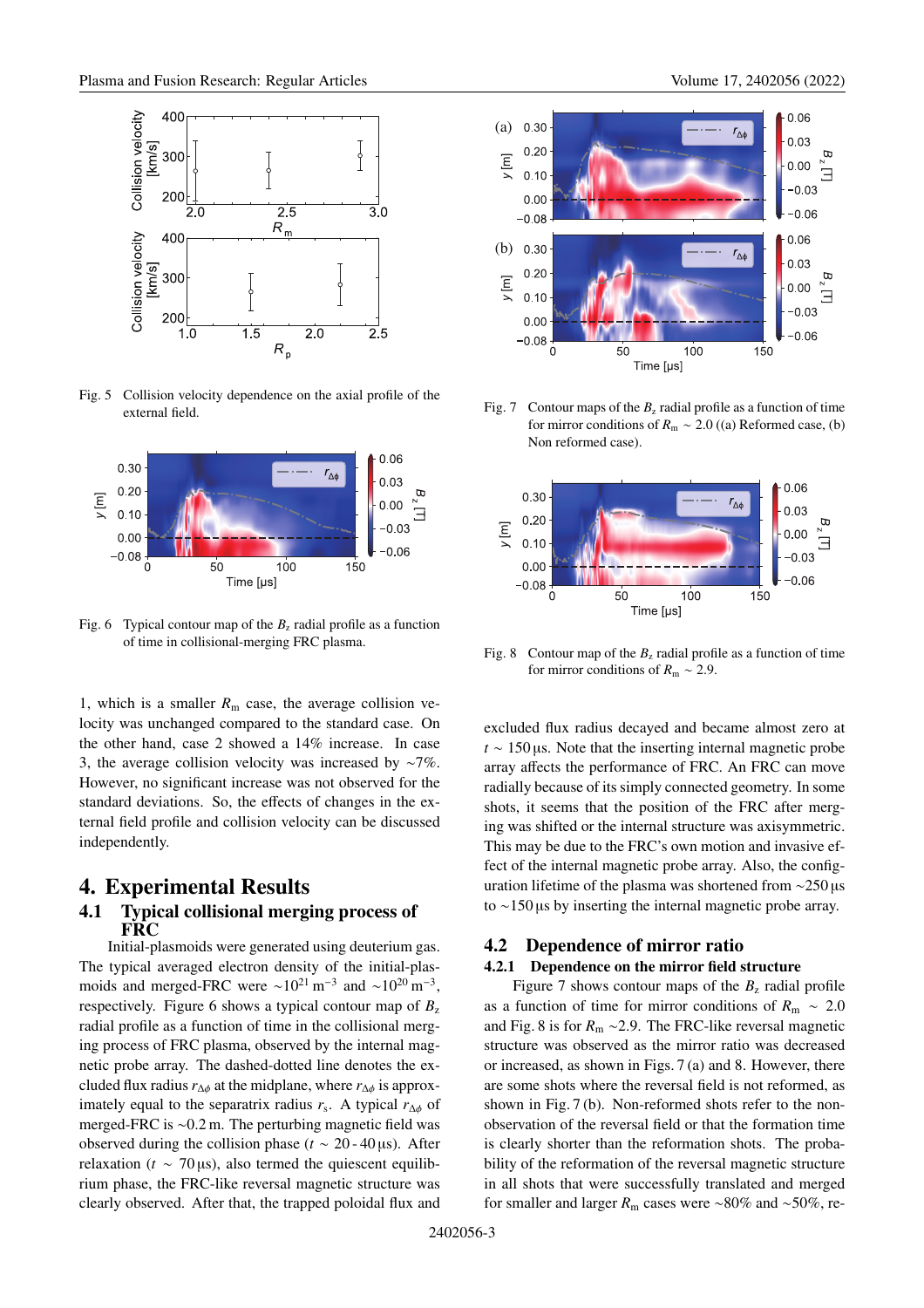

Fig. 9 Comparison of the poloidal flux measured using an internal magnetic probe array ( $R<sub>m</sub>$  ∼ 2.0, ∼ 2.4 and ∼ 2.9, respectively).



Fig. 10 Contour map of the  $B<sub>z</sub>$  radial profile as a function of time for mirror conditions of  $R_p \sim 2.2$ .

spectively. The probability of reformation in the standard case was ∼53%. Figure 9 shows the poloidal flux estimated from the  $B<sub>z</sub>$  radial profile at the time when the reversal field is reformed, and the radial profile of data points was fitted by the rigid rotor model  $[1, 2]$ , and the fitting curve was integrated in the radial direction to estimate the poloidal flux. The poloidal flux can be estimated by

$$
\phi = -\int_0^R 2\pi r B_z dr = \int_R^{r_s} 2\pi r B_z dr, \tag{1}
$$

where *R* is the radius of the magnetic axis ( $B_z = 0$ ), and  $r_s$ is the separatrix radius of the FRC. As shown in Fig. 9, the poloidal flux decreased with increasing mirror ratio. These results suggest that a too strong mirror field will prevent FRC merging.

#### **4.2.2 Dependence on the straight field structure**

Contour map of the  $B_z$  radial profile as a function of time for mirror condition of  $R_p \sim 2.2$  is shown in Fig. 10. An FRC-like reversal magnetic structure was also observed in case 3, as shown in Fig. 10. The probability of the reformation was ∼64%. As shown in Fig. 11, the poloidal flux was unchanged in this case. The comparison of shape parameters of the formed FRC plasma in each case is listed in Table 1. The values in Table 1 denote the average value and standard deviation, respectively. Here, the full width at half maximum value of the axial profile of the excluded flux radius is defined as the separatrix length  $L_{\Delta\phi}$ . Also, the plasma volume  $V_{\Delta\phi}$  is defined as the volume of the body rotated around the *z*-axis in the region enclosed by the ax-

Table 1 Typical shape parameters of formed FRC (w/probe).

| $R_{p}$ | $r_{\Lambda\emptyset}$ [m] | $L_{\Lambda\emptyset}$ [m] | $V_{\Lambda\emptyset}$ [m <sup>3</sup> ] |
|---------|----------------------------|----------------------------|------------------------------------------|
| 15      | $0.19 + 0.01$              | $19+01$                    | $0.16 + 0.01$                            |
| ? ?     | $0.21 + 0.01$              | $1.3 + 0.1$                | $0.14 + 0.01$                            |



Fig. 11 Comparison of the poloidal flux measured using internal magnetic probe array ( $R_p \sim 1.5$  and  $R_p \sim 2.2$ , respectively).



Fig. 12 Time slice of the axial profile of the plasma radius (w/probe).

ial profile of the excluded flux radius between the length. In case 3, the separatrix length was shorter, and the volume was smaller than that of the standard case. Figure 12 shows a time slice of the axial profile of the excluded flux radius at the quiescent equilibrium phase. The plots and error bars denote the moving averages and standard deviations in the time series between 55.5 - 85.5 µs, respectively. The two-peaked or flat shape of the merged-FRC was occasionally observed in the standard case, whereas the twopeaked and flat shapes were not observed in case 3. The typical magnetic structure in the two-peaked shape case is shown in Fig. 13. This structure cannot be said to be a clear FRC-like structure. The axial profile of the external field in the confinement region has a sufficient effect on the reformation process of FRC and the shape of the formed FRC after merging. The elongation of an FRC is related to the stability of tilt mode [2]. Therefore, the axial profile of the external field is important when forming a more stable